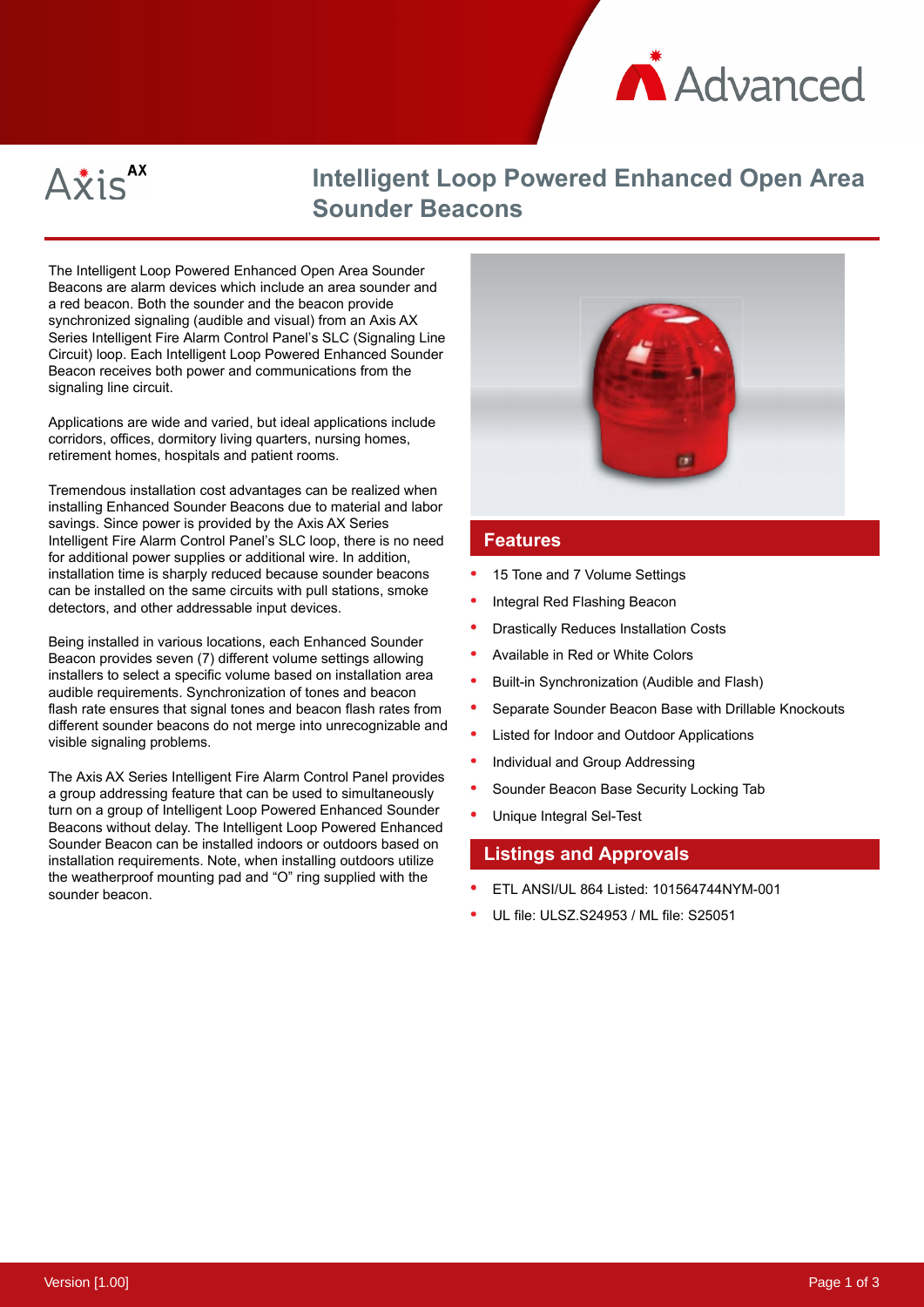## **Wiring Diagrams**





**Audibility Table**

| <b>Device Setting</b> | <b>Tone</b>                      | <b>Frequency</b>                         | dB (A) @ 10 Ft. |
|-----------------------|----------------------------------|------------------------------------------|-----------------|
| 1                     | Apollo Evacuation Tone           | 550Hz for 0.5s, 825Hz for 0.5s           | 48.8 to 77.0    |
| 2                     | Alternating (Hochiki & Fulleon)  | 925Hz for 0.25s, 626Hz for 0.25s         | 48.1 to 73.8    |
| 3                     | Medium Sweep                     | 800Hz to 970Hz at 1Hz                    | 49.3 to 76.3    |
| 4                     | Fast Sweep                       | 2500Hz to 2850Hz at 9Hz                  | 52.5 to 76.3    |
| 5                     | Dutch Slow Whoop (Sweep)         | 500Hz to 1200Hz for 3.5s, 0.5s off       | 44.2 to 72.9    |
| 6                     | DIN Tone (Sweep)                 | 1200Hz to 500Hz for 1s                   | 46.2 to 73.4    |
| 7                     | Swedish Fire Tone                | 660Hz for 150ms on, 150ms off            | 46.2 to 74.0    |
| 8                     | Aus (Fast Rise Sweep)            | 3x (500Hz to 1200Hz for 0.5s) 0.5s off   | 43.2 to 69.8    |
| 9                     | NZ (Slow Rise Sweep              | 500Hz to 1200Hz for 3.75s, 0.25s off     | 43.4 to 73.7    |
| 10                    | US Temporal LF (ISO 8201)        | 3x (970Hz for 0.5s on, 0.5s off) 1s off  | 43.4 to 70.0    |
| 11                    | US Temporal HF (ISO 8201)        | 3x (2850Hz for 0.5s on, 0.5s off) 1s off | 47.3 to 71.5    |
| 12                    | <b>Simulated Bell Continuous</b> | n/a                                      | 52.0 to 74.7    |
| 13                    | <b>Emergency Warning Siren</b>   | n/a                                      | 47.4 to 74.9    |
| 14                    | Evacuation Tone                  | 970Hz Continuous                         | 50.2 to 74.8    |
| 15                    | Apollo Evacuation Tone           | 550Hz for 0.5s, 825Hz for 0.5s           | 49.0 to 73.4    |

The Intelligent Loop Powered Enhanced Open Area Sounder Beacon incorporates its own plastic mounting base which can be wired with or without device isolation. In addition, the mounting base can also be installed on a 3" square or octagonal electrical box.

The sounder beacon base is specifically designed to enable "one-way-only" sounder beacon insertion without any need for force. Simply insert the sounder beacon and rotate clockwise. Incorporating a high degree of protection against unauthorized removal of sounder beacons, each sounder beacon can be locked to its associated sounder beacon base.